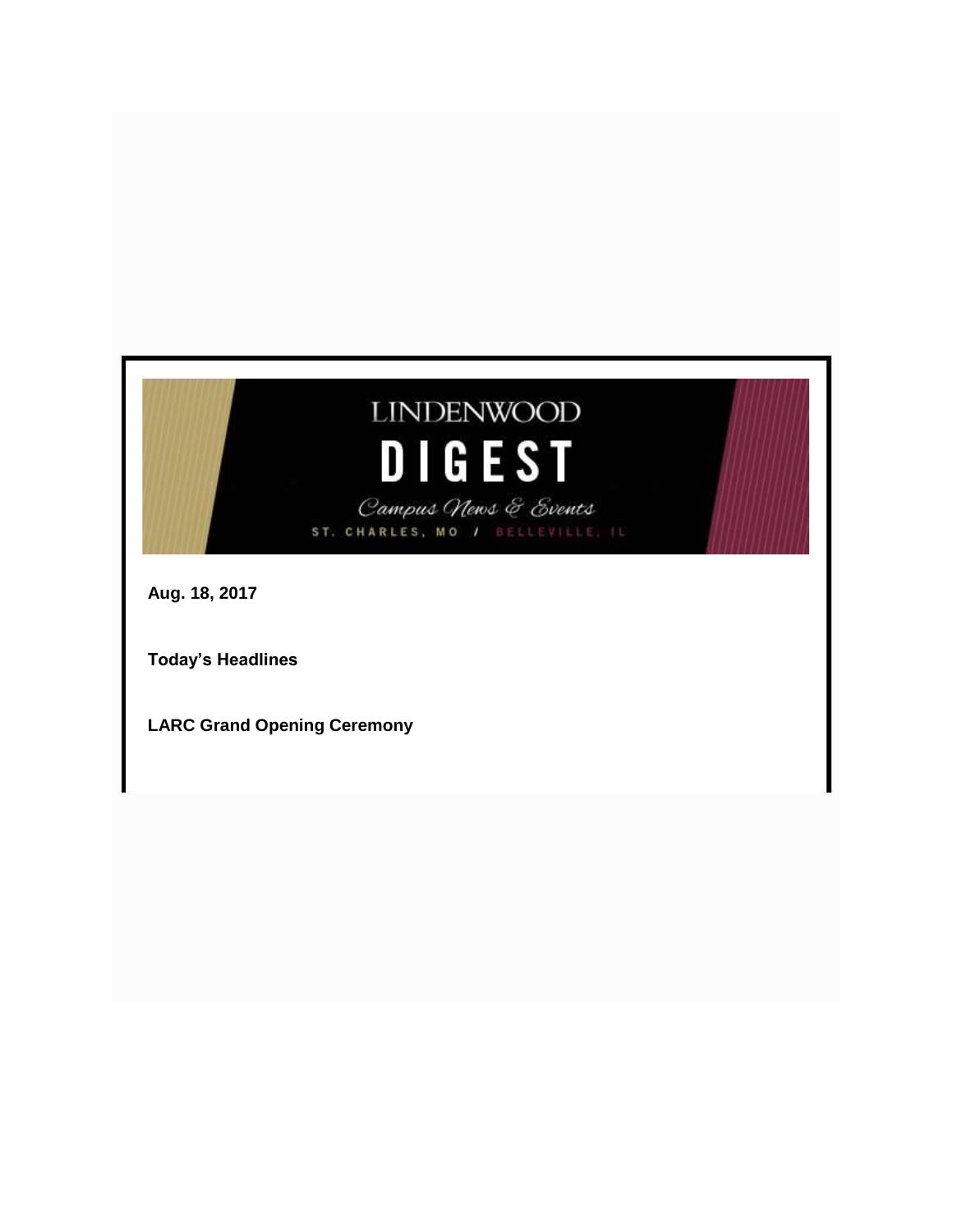You are invited to attend the Library and Academic Resources Center Grand Opening [and Ribbon Cutting Ceremony](http://felix.lindenwood.edu/newsletter/2017_08/larc_invitation.pdf) on Saturday, Sept. 16**,** 2017 from

1-3 p.m. at the Library and Academic Resources Center, Main Level.

#### **HLC Fact of the Day: "HLC Assurance Argument: Criterion 2 on Integrity" (with specific emphasis on 2E)**

HLC's Core Component 2E reads as follows: *The institution's policies and procedures call for responsible acquisition, discovery and application of knowledge by its faculty, students and staff.*

More specifically, 2E2 says: *Students are offered guidance in the ethical use of information resources*.

In our Assurance Argument being prepared for HLC and in response to the above standard (2E2), we say the following: [Read more](http://felix.lindenwood.edu/newsletter/2017_08/fact_aug18.pdf)

# **International Relations Professor Invited to Speak at a Conference in Pakistan**





Dale Walton, Associate Professor of International Relations in Lindenwood University's School of Humanities, has been invited to speak at the Strategic Vision

Institute's two-day international conference on "Nuclear Deterrence and Strategic Stability in South Asia." The conference will be held on Nov. 16–17 in Islamabad, Pakistan.

Travis McMaken, Assistant Dean of Multidisciplinary Humanities, says of Walton: "Dale represents the best of the School of Humanity's tradition of cutting edge scholarship. We're excited that his voice has been recognized as a significant contribution on this international stage."

**Jagim Joins Department of Exercise Science**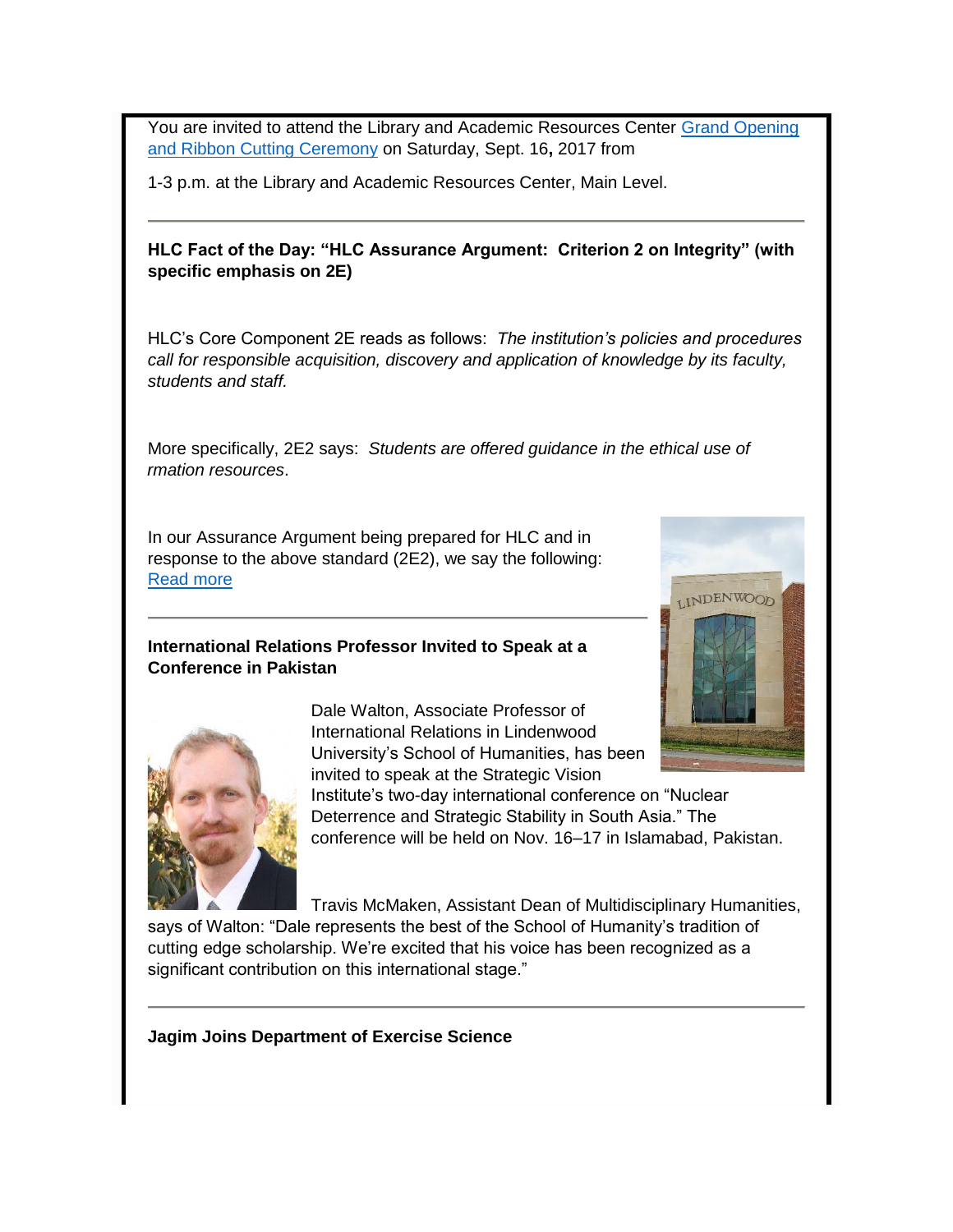

Assistant Professor of Exercise Science Andrew R. Jagim joined Lindenwood University this summer as a faculty member in the Department of Exercise Science and the Exercise and Performance Nutrition Laboratory within the School of Health Sciences. His research group recently published a manuscript in the Journal of the International Society of Sports Nutrition, entitled ["Availability of a sports dietitian may lead to improved](https://jissn.biomedcentral.com/articles/10.1186/s12970-017-0187-6)  [performance and recovery of NCAA division I baseball](https://jissn.biomedcentral.com/articles/10.1186/s12970-017-0187-6)  [athletes."](https://jissn.biomedcentral.com/articles/10.1186/s12970-017-0187-6)

Jagim's research group examined the benefits of having a sport dietitian on staff for NCAA athletes as it helps better educate the athletes on how to make healthy choices regarding their daily nutrition plan.

**Updated Campus Map for Lindenwood Belleville**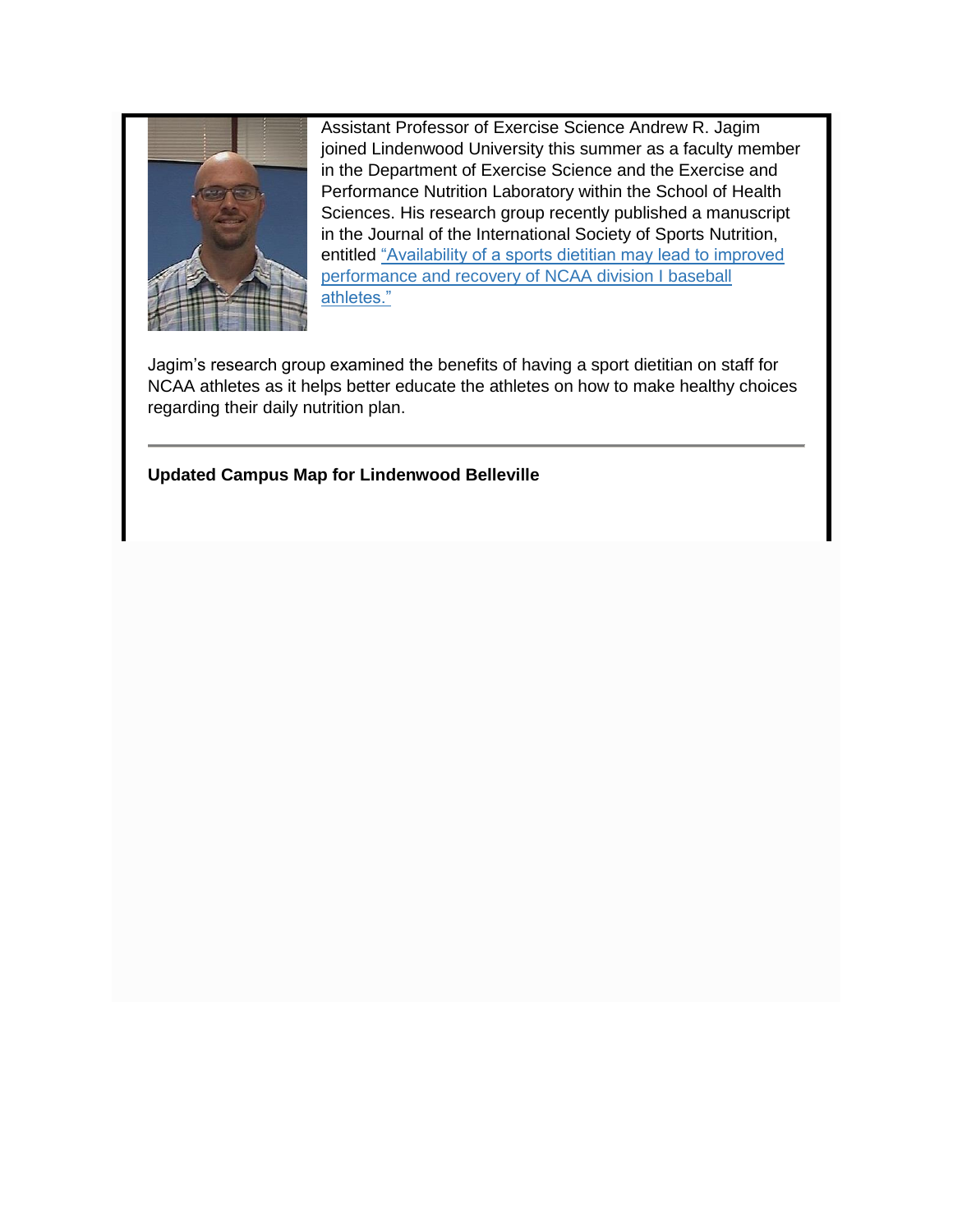An updated [campus map](http://www.lindenwood.edu/belleville/about/our-campus/campus-map/) is now available. Please use this version of the map when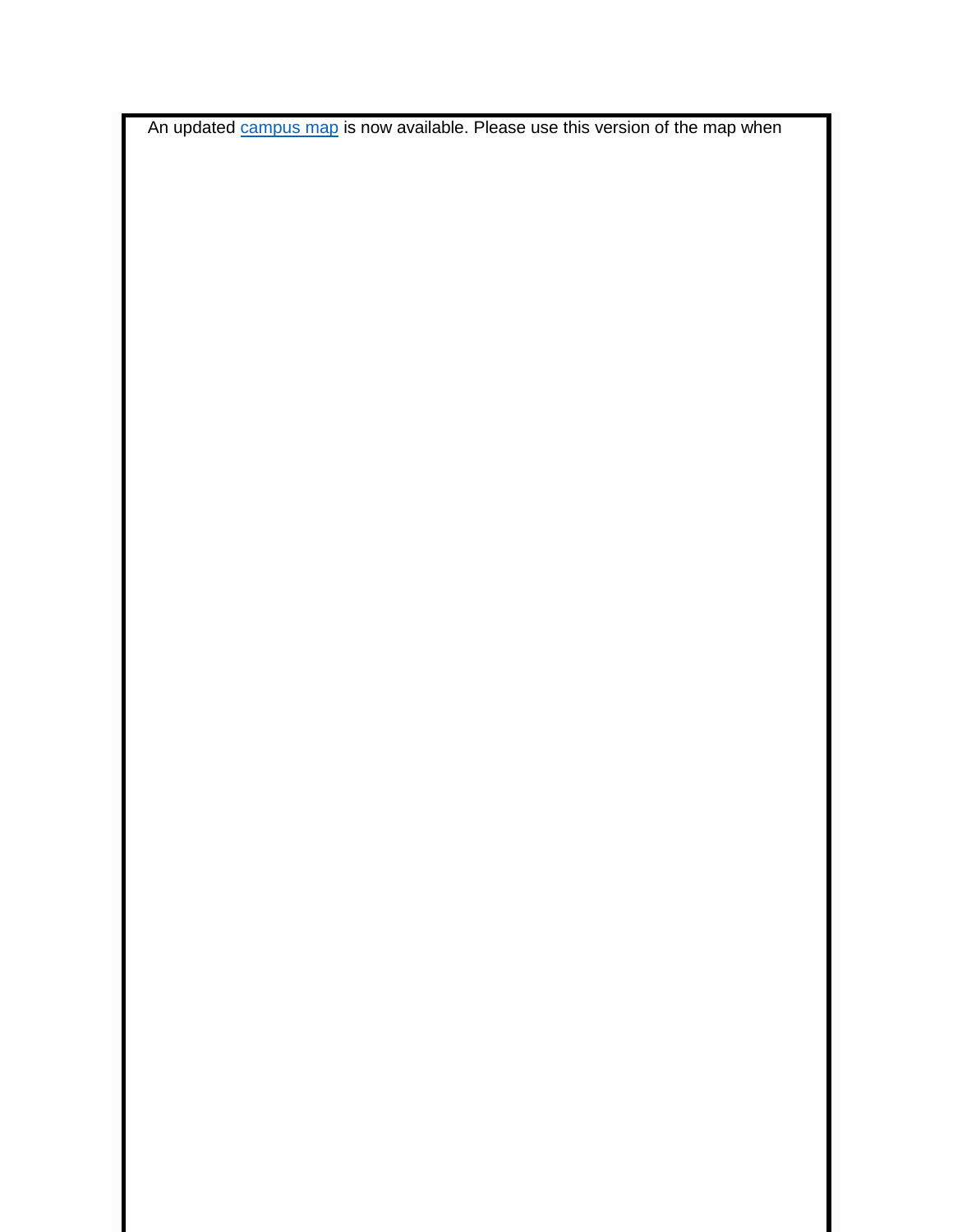

assisting students or guests on campus

#### **Lindenwood Belleville Campus Seeking Employee of the Month Nominations**

We are seeking nominations for employee of the month (full-time employees only). Please send all nominations to [KKubicek@lindenwood.edu](mailto:KKubicek@lindenwood.edu) and include a short description of the reason for the nomination.

# **Criminal Justice Intern Leaves Her Mark at Scott AFB**

When she was granted an internship practicum serving with the United State Air Force's 375<sup>th</sup> Security Squadron at Scott Air Force base, criminal justice student Ginger Stockett knew that she'd never forget the experience.

#### [Read more](http://www.lindenwood.edu/belleville/about/news/details/criminal-justice-intern-leaves-her-mark-at-scott-afb/)

# **Lindenwood Belleville Career Center Seeks Donations of Professional Clothing**

Dear Faculty and Staff,

We are starting a brand new Success Closet at our Career Center and we need clothing to stock it! If you have gently used suits, ties, dress shirts, dresses, skirts, slacks, jackets and any type of professional footwear please bring it to the Career Center (now in the Dixon Center, D100) as you come back to campus. We will take all of sizes and styles! We hope this will become a great resource for our students when they attend career events or job/internship interviews or if they just need to look professional. Please contact Eliza Angarano [eangarano@lindenwood.edu](mailto:eangarano@lindenwood.edu) with any questions.

Thank you for your donation for our students!

# **Volunteers Needed for "Book Brigade" Event Aug. 24**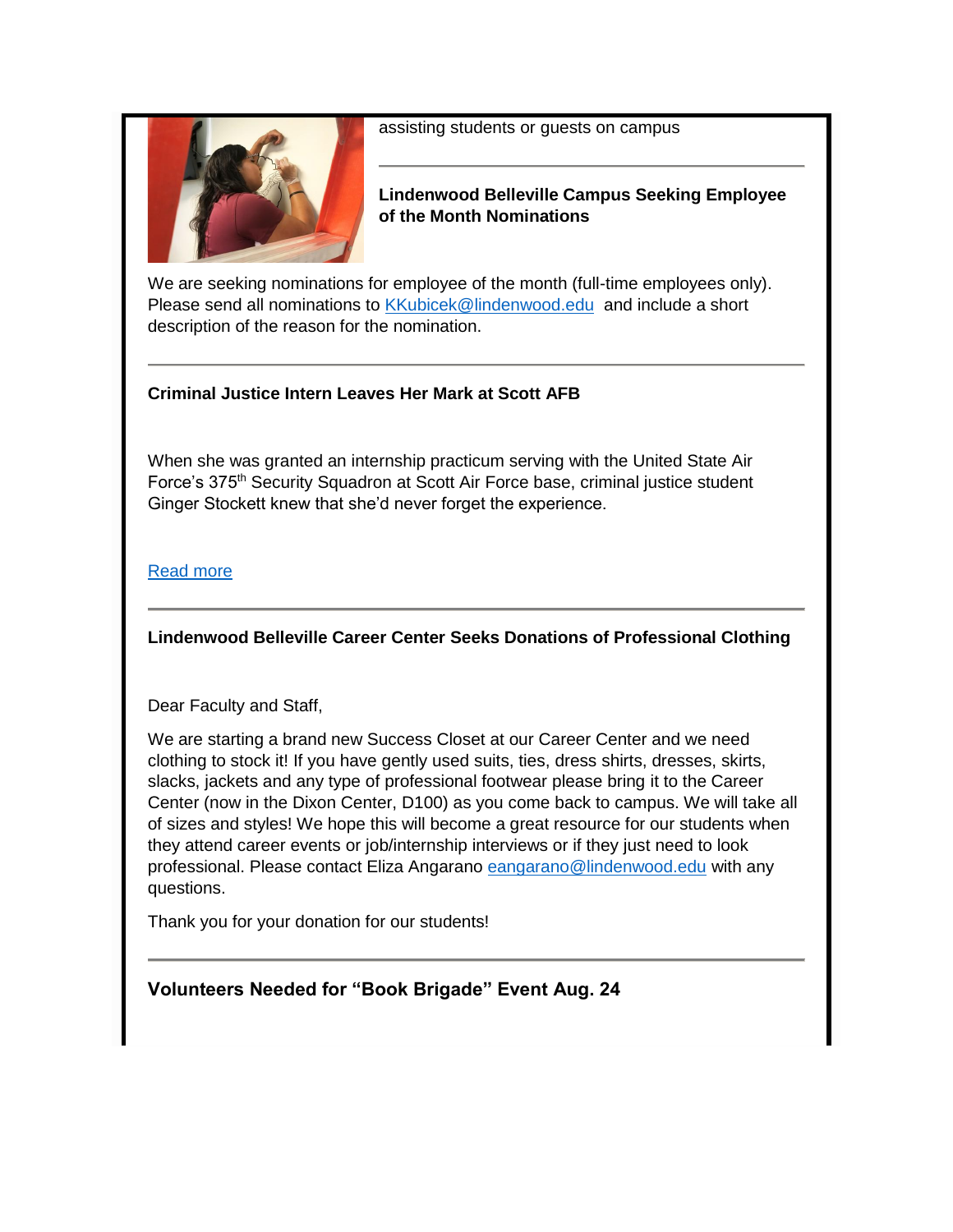

The Lindenwood University Library is searching for volunteers for their "Book Brigade" on Aug. 24. Volunteers will pass 50 books from the steps of the Butler Library and conclude at the Library and Academic Resource Center doors, "bucket brigade" style. The brigade will celebrate the conclusion of moving the book collection.

To cover the distance between the buildings, approximately 350-400 volunteers are needed.

The brigade is scheduled to last for approximately 15 minutes. Check-in will be at 12:30 p.m. with the brigade beginning at 12:45 p.m., finishing around 1 p.m. for refreshments and a chance to see the new building.

A web page has been created to [register volunteers.](https://training.lindenweb.us/events/butler-library-book-brigade/)

For more information, contact [LibrarySTC@lindenwood.edu](mailto:LibrarySTC@lindenwood.edu) or call 636-949-4820.

#### **Library Services Transition**

Faculty, if you need items on course reserve for the first week of classes, please contact Chris Smentkowski, Circulation Coordinator for Library Services, [csmentkowski@lindenwood.edu.](mailto:csmentkowski@lindenwood.edu) We recommend placing items on course reserve as soon as possible to prepare for the building transition. Library Services will operate out of Butler Library until further notice.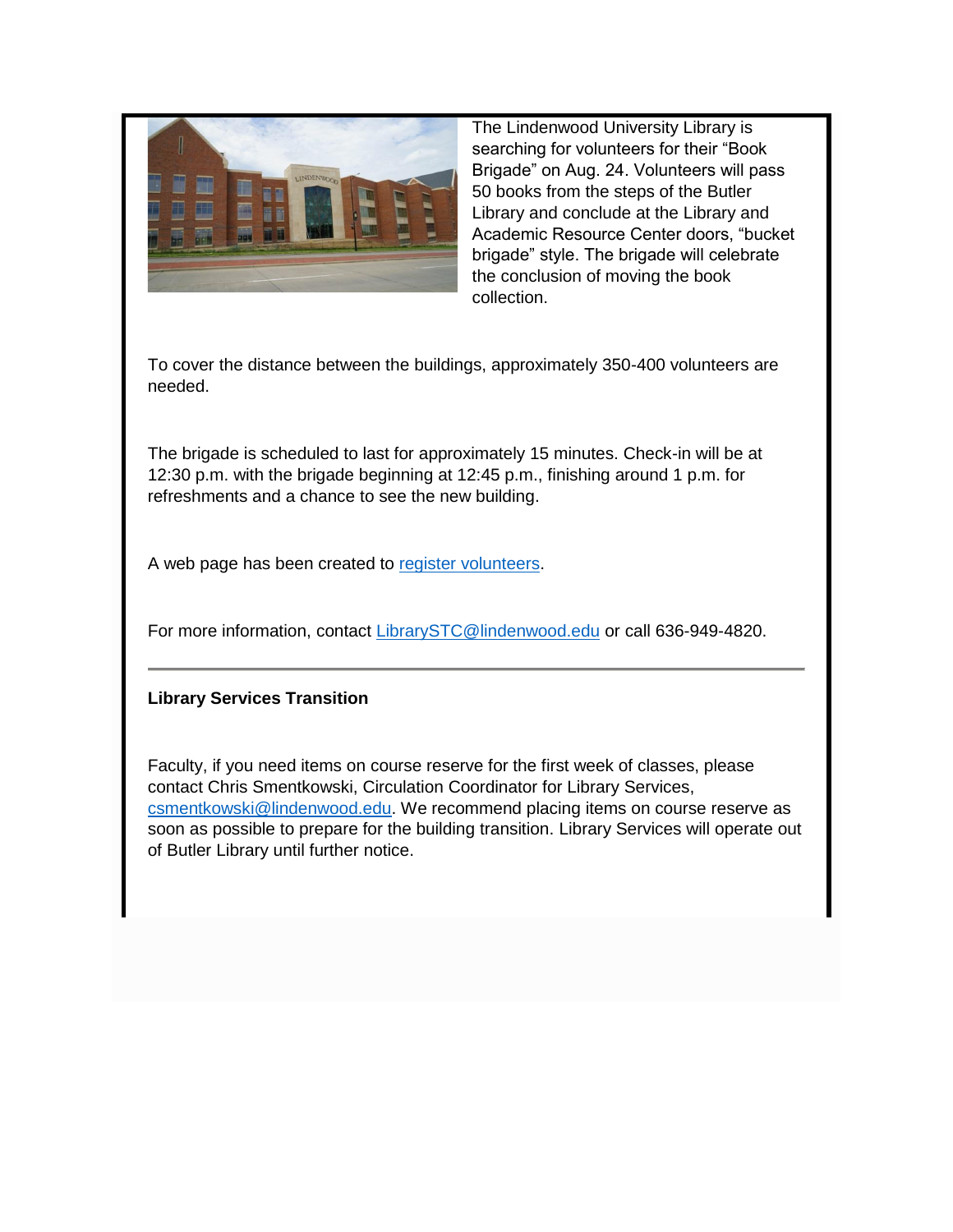#### Library Services will be transitioning to the new LARC building July 31-August 27.

Services will be limited to the following and are subject to change:

- . MOBIUS/ILL Requests and pickup
- · Computer/printer access
- · Course Reserve Checkout
- · Item returns
- · Laptop Checkouts · Reference/research assistance

For Questions: please contact the Library at librarySTC@lindenwood.edu, 636-949-4820

#### **"First-Year Experience" Now Known as "Welcome to the Pride"**



The Office of First-Year Programs on the St. Charles campus is excited to announce the name change of the new student orientation program that was known as "First Year Experience (FYE)" to "Welcome to the Pride!"

"Welcome to the Pride" still occurs the Wednesday – Sunday in August prior to the

first day of classes. It will continue to offer programs designed to orient new students (freshmen and transfer) to the Lindenwood community. The name change allows us to better market our office, while instilling a sense of community amongst incoming Lindenwood classes.

We would also like to announce the hashtag for the event as #LindenLionPride. Any questions regarding "Welcome to the Pride" can be directed to Sarah Tetley at 636- 949-4627. A schedule of events and more detailed information can be found by visiting the [website.](http://www.lindenwood.edu/academics/support-resources/first-year-programs/new-student-orientation/)